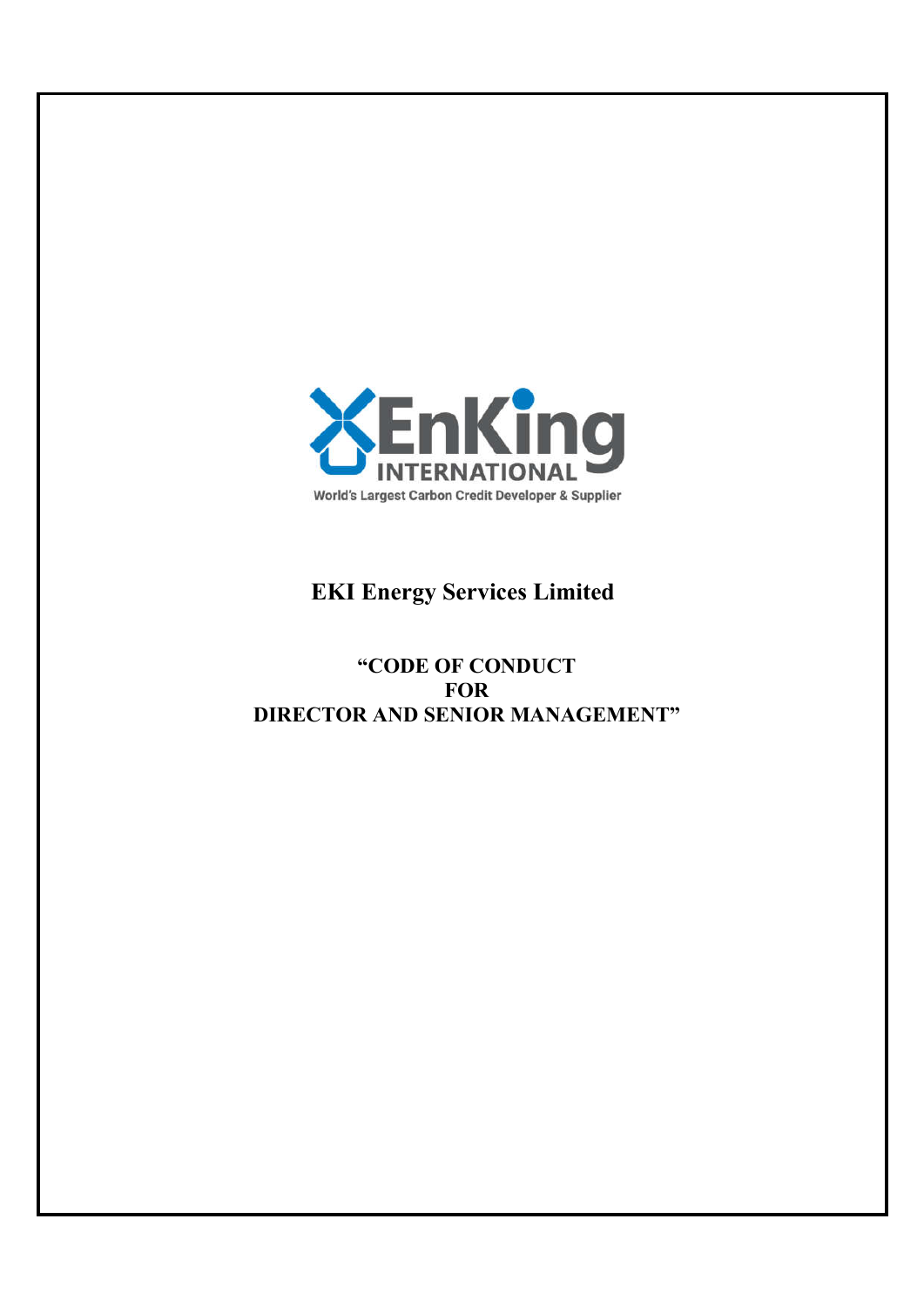## **CODE OF CONDUCT FOR THE BOARD OF DIRECTORS AND THE SENIOR MANAGEMENT**

## **1. INTRODUCTION**

- This Code of Conduct ('Code') shall be called "The Code of Conduct for Board of Directors and Senior Management" of EKI Energy Services Limited ('Company').
- This Code envisages that the Board of Directors of the Company and Senior Management Personnel must act within the bounds of the authority conferred upon them and with a duty to comply with the requirements of applicable law.
- EKI Energy Services Limited **('the Company')**is committed to conduct its business in accordance with the applicable laws, rules and regulations and with highest standards of business ethics.
- $\triangleright$  The purpose of this code is to enhance ethical and transparent process in managing the affairs of the Company, and thus to sustain the trust and confidence shown in the Management by the shareholders of the Company with a mission. Officers are expected to understand, adhere to, comply with and uphold the provisions of this Code and the standards laid down hereunder in their day-to-day functioning
- $\triangleright$  In terms of the Regulation 17(5) of the SEBI (Listing Obligations and Disclosure Requirements) Regulations, 2015, it is mandatory for the Company to formulate and adopt a Code of Conduct for its Directors and Members of Senior Management, duly approved by its Board of Director **("the Board")**This Code of Ethics is applicable to all the Directors, Senior Management of the Company.
- $\triangleright$  The Board at its meeting held on June 16, 2021, considered and approved the adoption of Code of Conduct for Director and Senior Management. It helps in maintaining and following the standards of business conduct of the Company. The purpose of the Code is to deter wrongdoing and promote ethical conduct in the Company. These are essential so that we can conduct our business in accordance with our stated values.
- Additionally, all members of the Board of Directors and Senior Management personnel shall affirm compliance with the Code of Conduct of Board of Directors and Senior Management on an annual basis.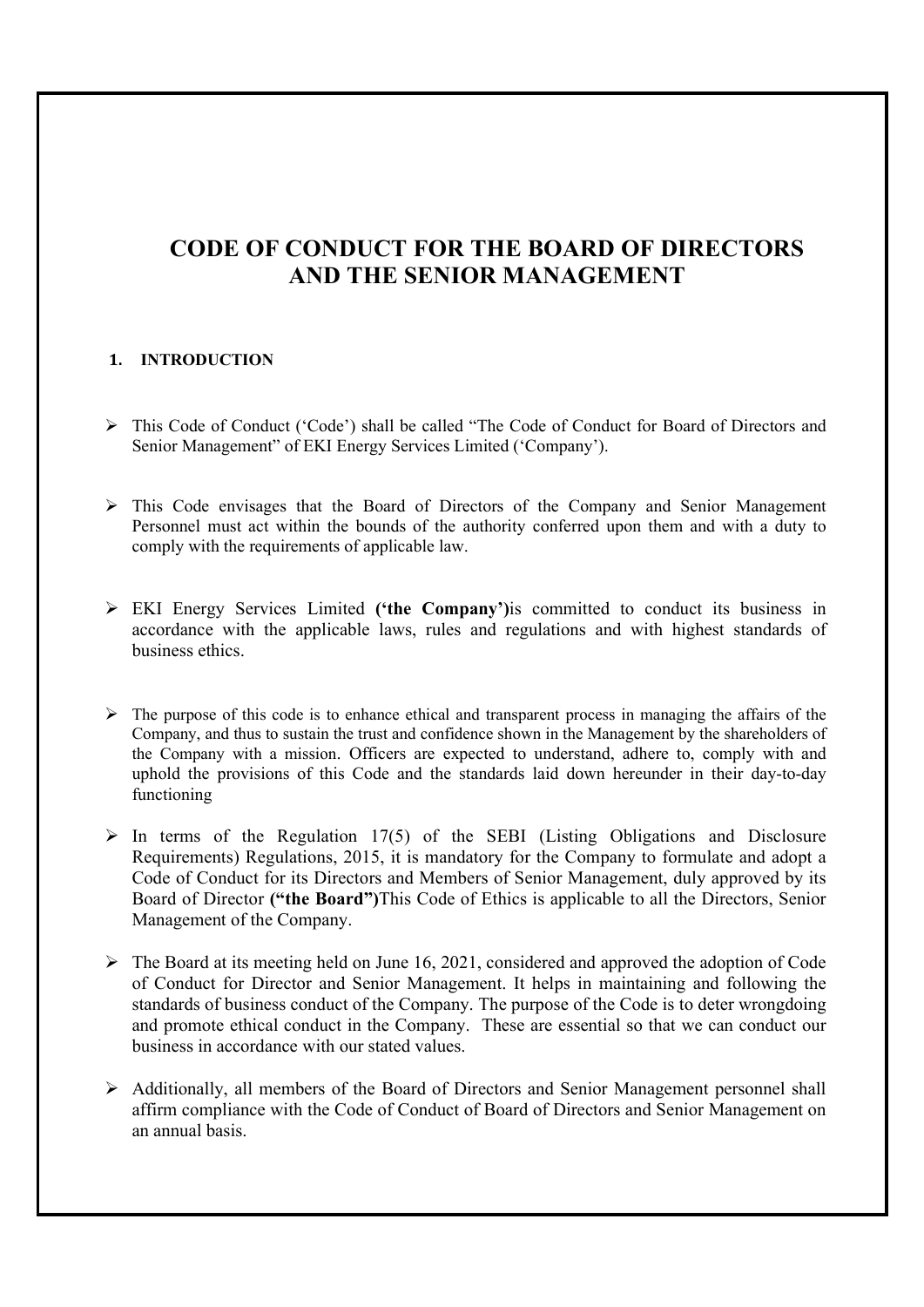$\triangleright$  Further, for the purpose of annual affirmation, the core management team shall comprise of such members of management as determined by the Company under Layer1 of the System-Driven Disclosures in respect of Regulation 7(2) (b) of PIT Regulations.

## **2. DEFINITIONS & INTERPRETATION**

In this Code, unless repugnant to the meaning or context thereof, the following expressions, wherever used in this Code, shall have the meaning assigned to them below:

- $\triangleright$  "Board" shall mean the Board of Directors of the Company
- "Company" shall mean EKI ENERGY SERVICES LIMITED.
- Compliance Officer" shall mean Company Secretary of the Company.
- Officers" shall collectively refer to the Executive Director, Non-Executive Director, Independent Director and the Senior Management Personnel
- $\triangleright$  "Senior Management" shall mean officers/personnel of the Company who are members of its core management team excluding Board of Directors and normally this shall comprise all members of management one level below the Chief Executive Officer/Managing Director/Whole-time Director/Manager (including Chief Executive Officer/Manager, in case they are not part of the Board) and shall specifically include Company Secretary and Chief Financial Officer
- Executive Director/Whole-time Director" shall mean and include Company's Managing Director and Director who is in full time employment of the Company.
- "Non-Executive Director" shall mean a Director who is not in the whole time employment of the Company.
- $\triangleright$  Independent Director" means a director of the Company who meet the criteria of independence as per the governing provisions of the Companies Act, 2013 and Listing Regulations.
- $\triangleright$  Relative" shall mean 'relative' as defined in Section 2(77) of the Companies Act, 2013 read with rules made thereunder.

'Price **Sensitive Information'** shall have the same meaning as assigned to them in SEBI (Prohibition of Insider Trading) Regulations, 2015.

## **3. ROLE AND FUNCTIONS**

The members of the Board and independent directors shall:

- $\triangleright$  help in bringing an independent judgment to bear on the Board's deliberations especially on issues of strategy, performance, risk management, resources, key appointments and standards of conduct;
- $\triangleright$  bring an objective view in the evaluation of the performance of board and management;
- $\triangleright$  scrutinize the performance of management in meeting agreed goals and objectives and monitor the reporting of performance;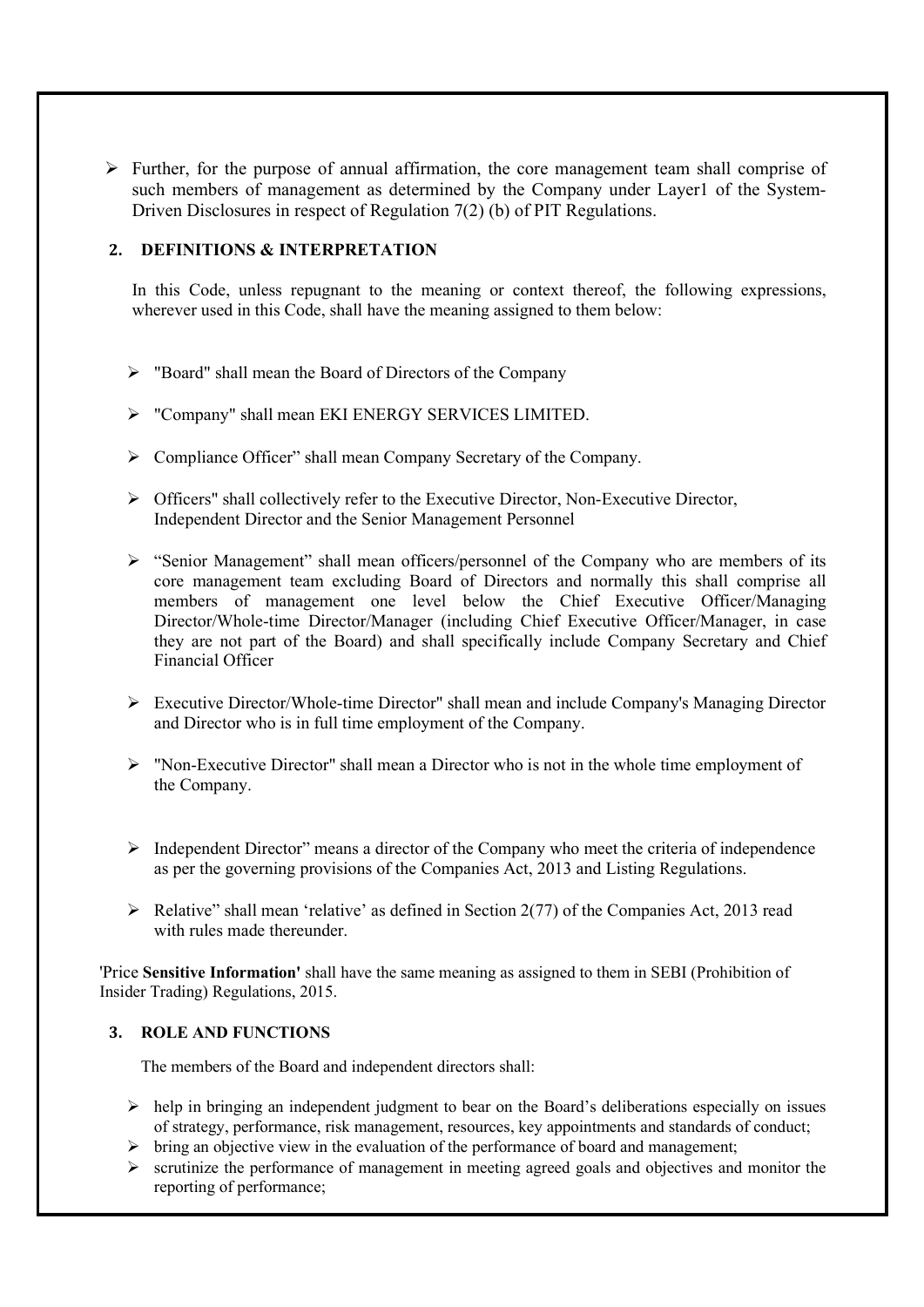- $\geq$  satisfy themselves on the integrity of financial information and that financial controls and the systems of risk management are robust and defensible;
- $\triangleright$  safeguard the interests of all stakeholders, particularly the minority shareholders;
- $\triangleright$  balance the conflicting interest of the stakeholders;
- $\triangleright$  determine appropriate levels of remuneration of executive directors, key managerial personnel and senior management and have a prime role in appointing and where necessary recommend removal of executive directors, key managerial personnel and senior management;
- $\triangleright$  Moderate and arbitrate in the interest of the company as a whole, in situations of conflict between management and shareholder's interest.

## **4. NON-EXECUTIVE DIRECTORS**

A Non-Executive Director is a member of the Board of Directors of the Company who does not form part of the executive management team. He is not involved in the day-to-day business of the Company but monitors the executive activity and contributes to the development of strategy.

Non-Executive Directors shall comply with applicable laws, rules regulations, guidelines, standards, for the time being in force, as may be applicable to such Directors in their individual capacities, and be committed to maintaining high standards of integrity in every sphere of activity.

Non-Executive Directors will safeguard the confidentiality of all information received by them by virtue of their position and shall promptly report to the Company of any violations of law or ethical principles which come to their knowledge during their dealings with the Company.

Non-Executive Directors shall not offer or accept gifts, hospitality or other inducements which may influence the decision. However, receiving gifts during the traditional festive seasons or during certain corporate events should be restricted to promotional or advertising material.

## **5. DUTIES**

The Members of the Board and independent directors and Senior Management shall—

- $\triangleright$  undertake appropriate induction and regularly update and refresh their skills, knowledge and familiarity with the company;
- $\triangleright$  seek appropriate clarification or amplification of information and, where necessary, take and follow appropriate professional advice and opinion of outside experts at the expense of the company;
- $\triangleright$  strive to attend all meetings of the Board of Directors and of the Board committees of which he is a member;
- $\triangleright$  participate constructively and actively in the committees of the Board in which they are chairpersons or members;
- $\triangleright$  strive to attend the general meetings of the company;
- $\triangleright$  where they have concerns about the running of the company or a proposed action, ensure that these are addressed by the Board and, to the extent that they are not resolved, insist that their concerns are recorded in the minutes of the Board meeting;
- $\triangleright$  keep themselves well informed about the company and the external environment in which it operates;
- $\triangleright$  not to unfairly obstruct the functioning of an otherwise proper Board or committee of the Board;
- $\triangleright$  pay sufficient attention and ensure that adequate deliberations are held before approving related party transactions and assure themselves that the same are in the interest of the company;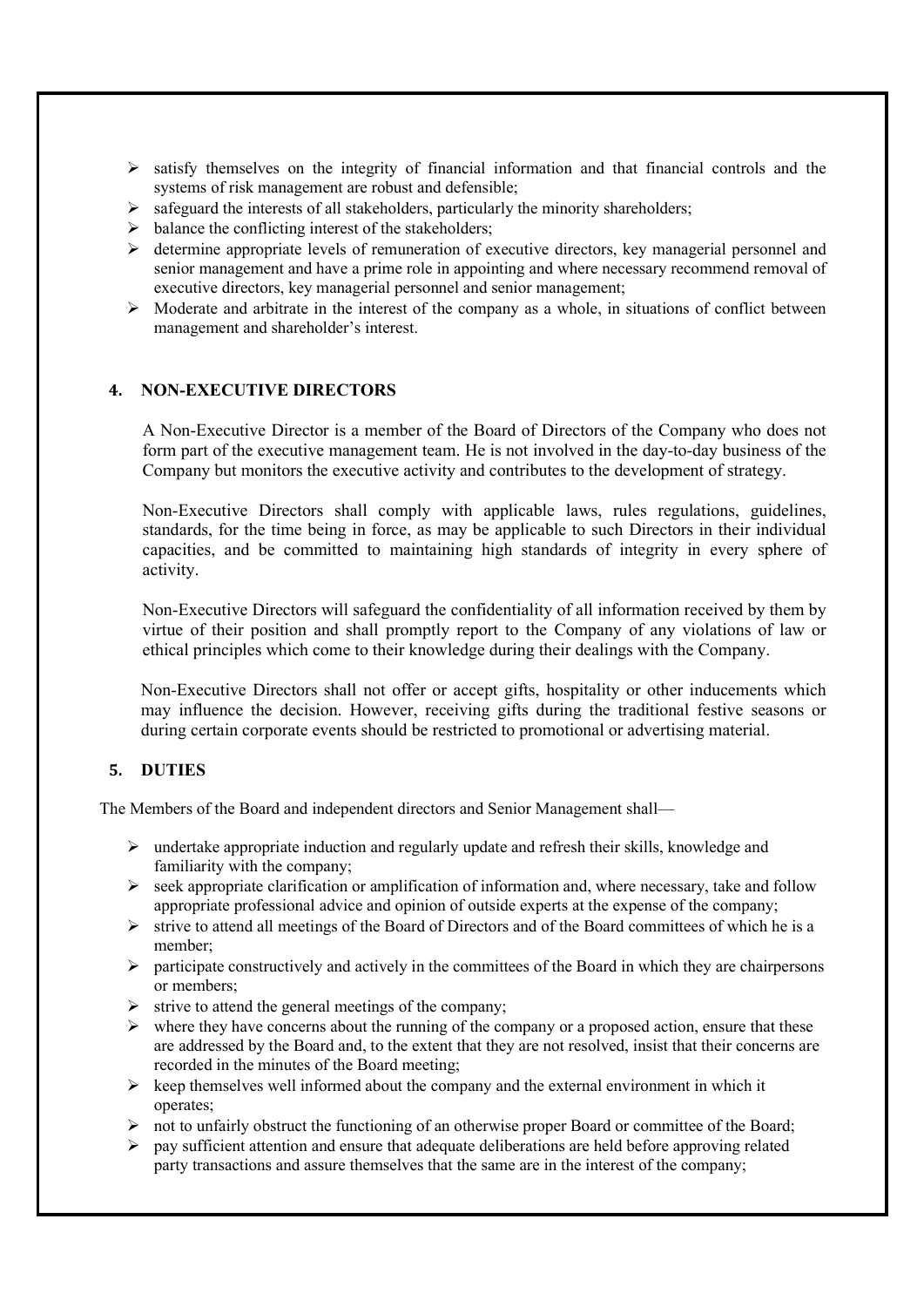- $\triangleright$  ascertain and ensure that the company has an adequate and functional vigil mechanism and to ensure that the interests of a person who uses such mechanism are not prejudicially affected on account of such use;
- $\triangleright$  report concerns about unethical behavior, actual or suspected fraud or violation of the company's code of conduct or ethics policy;
- $\triangleright$  acting within their authority, assist in protecting the legitimate interests of the company, shareholders and its employees;
- $\triangleright$  not disclose confidential information, including commercial secrets, technologies, advertising and sales promotion plans, unpublished price sensitive information, unless such disclosure is expressly approved by the Board or required by law.

## **6. HONEST AND ETHICAL CONDUCT**

The directors, senior management personnel and other employees and All Officers are expected to act in accordance with the highest standards of personal and professional integrity, honesty and ethical conduct, not only on Company's premises and off site but also at company sponsored business, social events as well as any places. They must abide by the policies and procedures framed and adopted by the Company and must respect and adhere to ethical and fair business practices

Honest conduct is understood as such conduct that is ethical, free from fraud or deception andconformingtotheacceptedprofessionalstandards.Ethicalconductincludestheethicalhandlingofactualor apparentconflictsofinterestbetweenpersonalandprofessionalrelationships.

## **7. CONFLICTS OF INTEREST**

The directors, senior management personnel and other employees covered under this Code shall always act in the best interests of the Company and should avoid any situation where their personal interest conflict or could conflict with their obligations toward the Company

A conflict situation may arise:

- a. When an employee, officer, or director takes action or has interests that may make it difficult to perform his or her work objectively and effectively,
- b. The receipt of improper personal benefits by a member of his or her family as a result of one's position in the Company,
- c. Any outside business activity that detracts an individual's ability to devote appropriate time and attention to his or her responsibilities with the Company,
- d. The receipt of non-nominal gifts or excessive entertainment from any person/companywith which the Company has current or prospective business dealings,
- e. Any significant ownership interest in any supplier, customer, development partner or competitor of the Company,
- f. Any consulting or employment relationship with any supplier, customer, businessassociate or competitor of the Company.

The directors, officers should be scrupulous in avoiding 'conflicts of interest' with the Company. In case there is likely to be a conflict of interest, he/she should make full disclosure ofall facts and circumstances thereof to the Board of directors or any Committee / officer nominated for this purpose by the Board and a prior written approval should be obtained.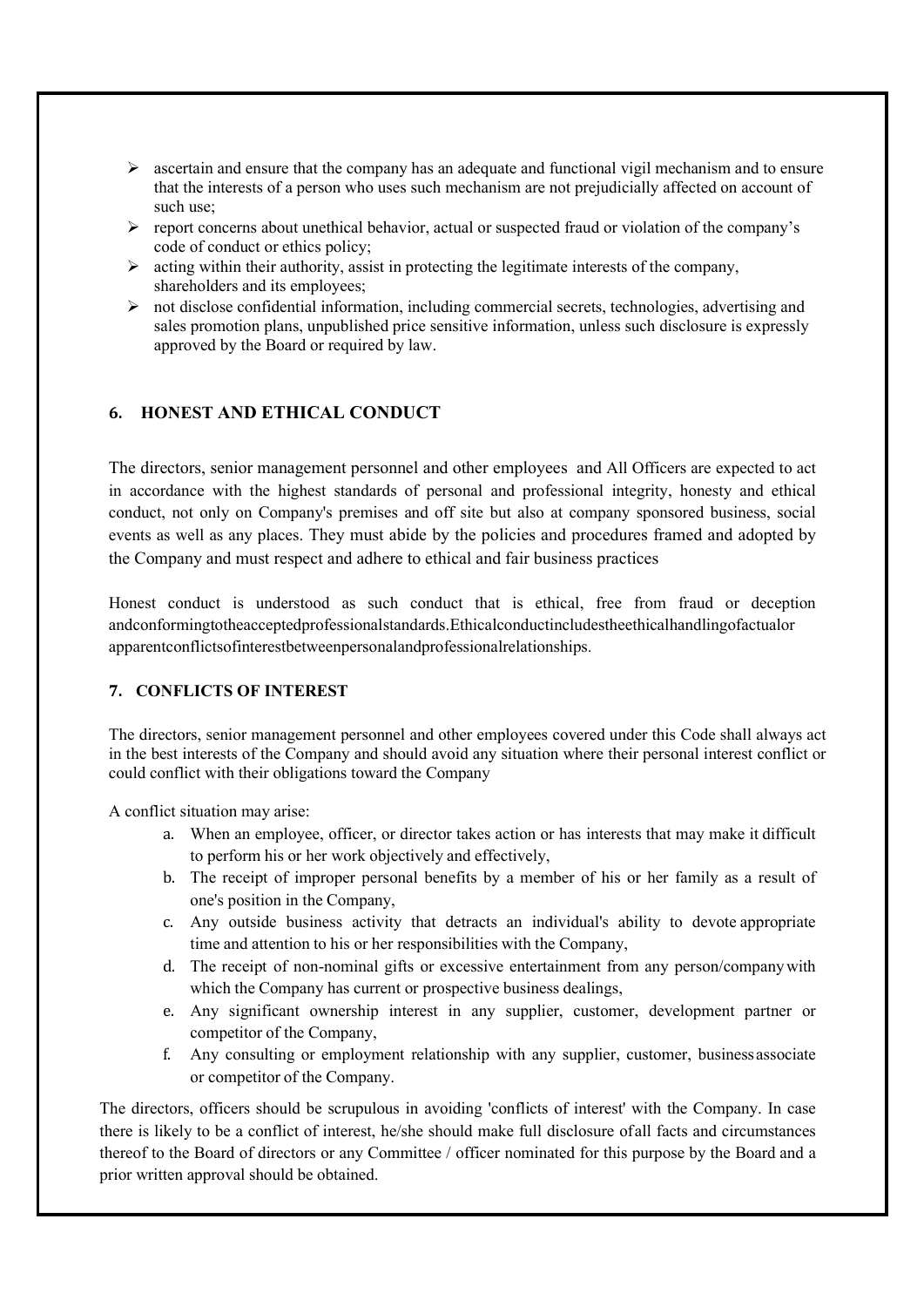#### **8. CORPORATEOPPORTUNITIES**

Directors, officers owe a duty to the Company to advance its legitimate interests when the opportunity to do so arises. Directors, and officers are expressly prohibited from:

- a. Taking for themselves personally, opportunities that are discovered through the use of Company's property, information, or position,
- b. Competing directly with the business of the Company or with any business that the Company is considering.
- c. Using Company's property, information, or position for personal gain. If the Company has finally decided not to pursue an opportunity that relates to the Company's business activity, he/she may pursue such activity only after disclosing the same to the Board of directors or the nominated person/committee.

#### **9. CONNECTIONWITHPRESS/TV/RADIO**

The Chairman and Managing Director will act as a 'Spokesman' and would interact with the media/ radio/ press. No other officer except with the permission of CMD will make any statement in press/ media. No officer of the Company can criticize the Company in any article / in radio/ TV broadcast etc.

## **10. GIFTS, DONATIONS & ENTERTAINMENT**

The directors, senior management personnel and other employees covered under this Code shall neither receive nor offer or make, directly or indirectly, any illegal payments, remuneration, gifts, donations or comparable benefits which are intended to or perceived to obtain business or uncompetitive favours for the conduct of its business. However, the Board Members and Senior Management may accept and offer nominal gifts, which are offered in normal exchanges common to business relationships and on social or religious functions or marriage.

## **11. CONFIDENTIALITY OF INFORMATION**

The directors, and officers shall maintain the confidentiality of confidential information of the Company or that of any customer, supplier or business associate of the Company to which Company has a duty to maintain confidentiality, except when disclosure is authorized or legally mandated. The Confidential information includes all non-public information (including private, proprietary, and other) that might be of use to competitors or harmful to the Company or its associates. The use of confidential information for his/her own advantage or profit is also prohibited.

## **12. PROTECTIONANDPROPERUSEOFCOMPANY'SASSETS**

All directors, and officers should protect Company's assets and property and ensure its efficient use. Theft, carelessness, and waste of the Company's assets and property have a direct impact on the Company's profitability. Company's assets should be used only for legitimate business purposes.

## **13. COMPANYFUNDS**

Every Directors / Senior Management Personnel is personally responsible for all Company funds over which he or she exercises control. Company's representatives should not be allowed to exercise control over Company's funds. Company's funds must be used only for company's business purposes. Directors and Senior Management Personnel must not use the Company's funds for any personal purposes.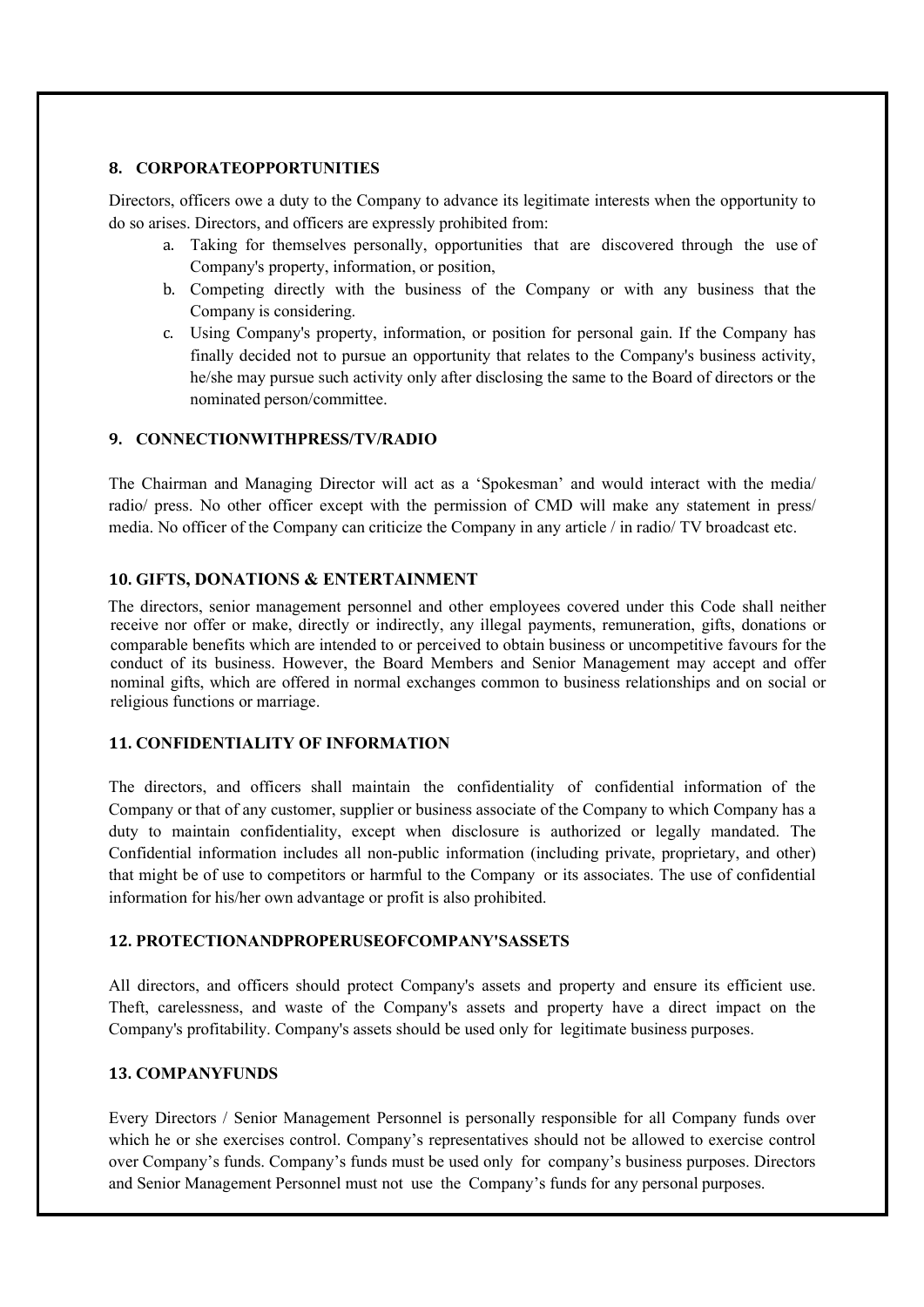#### **14. DISCLOSURE**

Our policy is to provide full, fair, accurate, timely, and understandable disclosure in reports and documents that are filed with, or submitted to any outside agency and in our other public communications. Accordingly, the Officers must ensure that they and others in the Company comply with company's disclosure controls and procedures, and our internal controls for financial reporting.

## **15. COMPLIANCE WITH GOVERNMENTAL LAWS, RULES AND REGULATIONS/ INTERNALCOMPANY POLICIES**

The directors, senior management personnel, Officers and other employees covered under this Code shall must comply with all applicable governmental laws, rules and regulations. Officers must acquire appropriate knowledge of the legal requirements relating to their duties sufficient to enable them to recognize potential dangers, and to know when to seek advice from the finance department. Officers must comply with the company's internal policies. Further, the Independent Directors shall specifically comply with all the duties enumerated under Schedule IV to the Companies Act, 2013 or any other applicable statute as may be in force from time to time.

#### **16. REGULATIONANDMONITORINGOFINSIDERTRADING**

The Board of Directors of the Company has approved a code for corporate disclosure practices, namely, Code of Practices and Procedures for Fair Disclosure and Code of Conduct to Regulate, Monitor and Report Trading by Designated Persons. The Promoters, Directors, KMPs (Key Managerial Persons as defined under the Companies Act, 2013) and Designated Persons (as definedunder the Code of Conduct to Regulate, Monitor and Report Trading by Designated Persons) strictly comply with the requirement of the SEBI (PIT) Regulations, 2015 and shall not disclose any price sensitive in formations, which may came to their knowledge by virtue of their position in the Company and shall not deal in the shares of the Company during the window closing period and without submission of the trading plan to the Compliance officer of the Company Furthermore, they would adhere to all the Code stipulations regarding sale and purchase of the securities of the Company.

## **17. WHISTLE BLOWING MECHANISM**

Effective whistle blowing mechanism has been enabled in the organization to act as a deterrent to malpractices, encourage openness, promote transparency, underpin the Risk Management Systems and help protect the reputation of the organization. The framework envisages a policy that lays down the process for raising a 'protected disclosure', the safeguards in place for the individual raising a protected disclosure, the roles and responsibilities ofall involved and also set the time lines for all processes to be followed. In all instances, the Organization retains the prerogative to determine when circumstances warrant an investigation and in conformity with the policy and applicable laws and regulations, the appropriate investigative process for employees. Policy is available on the Company Website.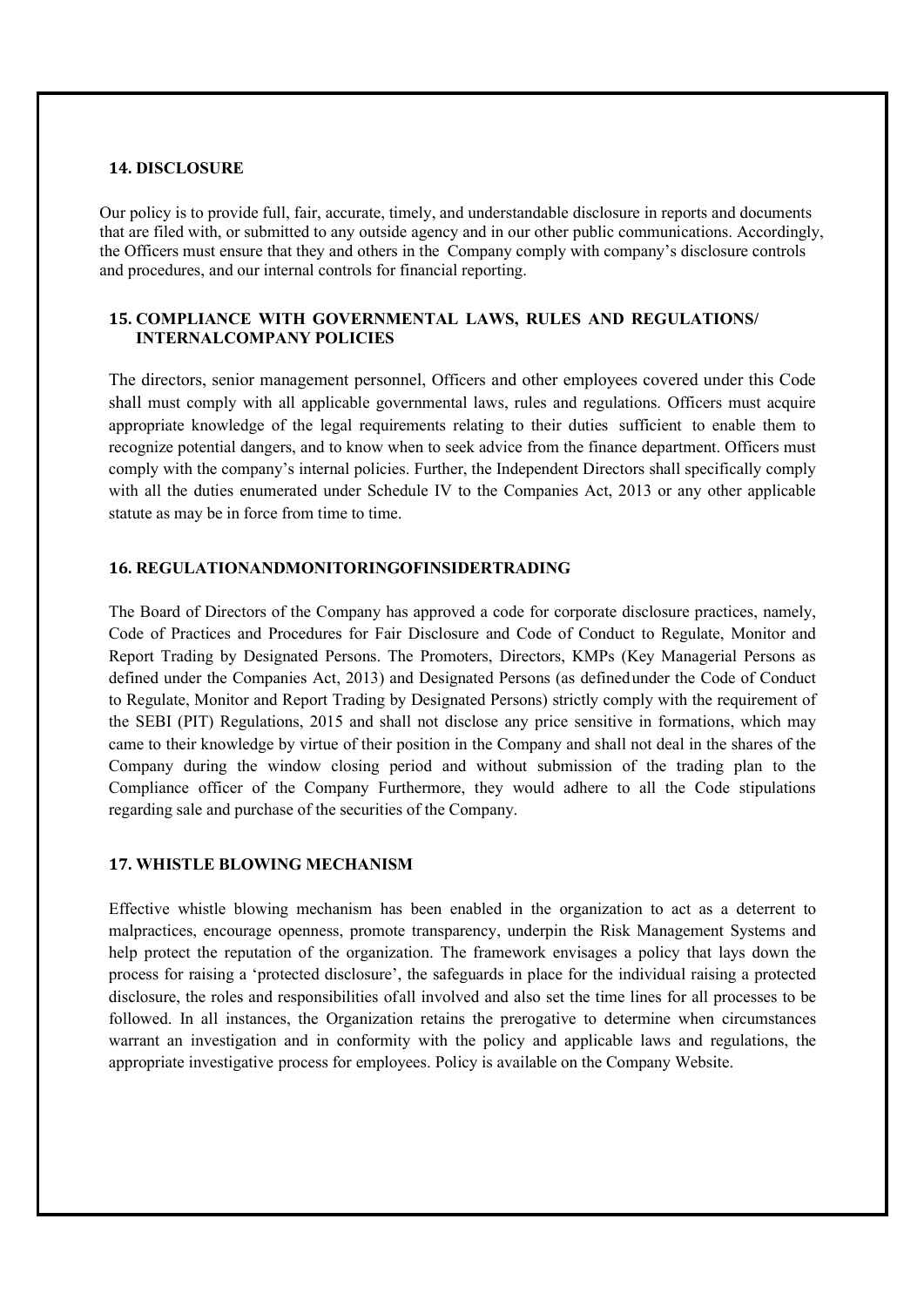## **18. VIOLATIONS OF THE CODE**

It shall be the responsibility of every Director and Member of Senior Management to help enforce this Code. They shall bring to the notice of the Chairman of the Company or in his absence the Compliance Officer of the Company, any observed material violation of this Code or any other policies or laws as applicable to the business of the Company or any probability of occurrence of such violations. They are also expected to cooperate in an investigation, if any, made by the Company.

#### **19. INTERPRETATION OF CODE**

Any question or interpretation under this Code of Ethics and Business Conduct will be handled by the Board or any person /committee authorised by the Board of the Company. The Board of Directors or any designated person/committee has the authority to waive compliance with this Code of business conduct for any director, officer or employee of the Company. The person seeking waiver of this Code shall make full disclosure of the particular circumstances to the Board or the designated person/ committee.

#### **20. CONSEQUENCES OF NON-COMPLIANCE OF THE CODE**

In case of breach of this Code by anyone, the same shall be considered by the Board of Directors for initiating appropriate action, as deemed necessary

#### **21. DECLARATION:**

Every Director and Member of the Senior Management shall affirm compliance with the Code of Conduct as applicable to them on an annual basis and submit a declaration to that effect in the format prescribed as per Annexure I, at the first Board Meeting. A declaration confirming the above duly signed by the Chairman and Managing Director of the Corporation shall be disclosed in the Annual Report of the Company every year

## **22. WAIVERSANDAMENDMENTSOFTHECODE**

We are committed to continuously reviewing and updating our policies and procedures. Therefore, this Code is subject to modification. Any amendment/ inclusion or waiver of any provision of this Code must be approved by the Company's Board of Directors and promptly disclosed on the Company's website and in applicable regulatory filings pursuant to applicable laws and regulations, together with details about the nature of the amendment or waiver. This Code is framed pursuant to the provisions of the Listing Regulations. In case of any subsequent changes in the provisions of the Companies Act, 2013, Listing Regulations or any other regulations which makes any of the provisions in the Code inconsistent with the Act or Regulations, then the provisions of the Act or Regulations would prevail over the Code and the Code will be modified in due course to make it consistent with law

#### **23. GENERAL**

The directors, senior management personnel and other employees covered under this Code requiring any clarification regarding this Code of may contact the Compliance Officer of the Company